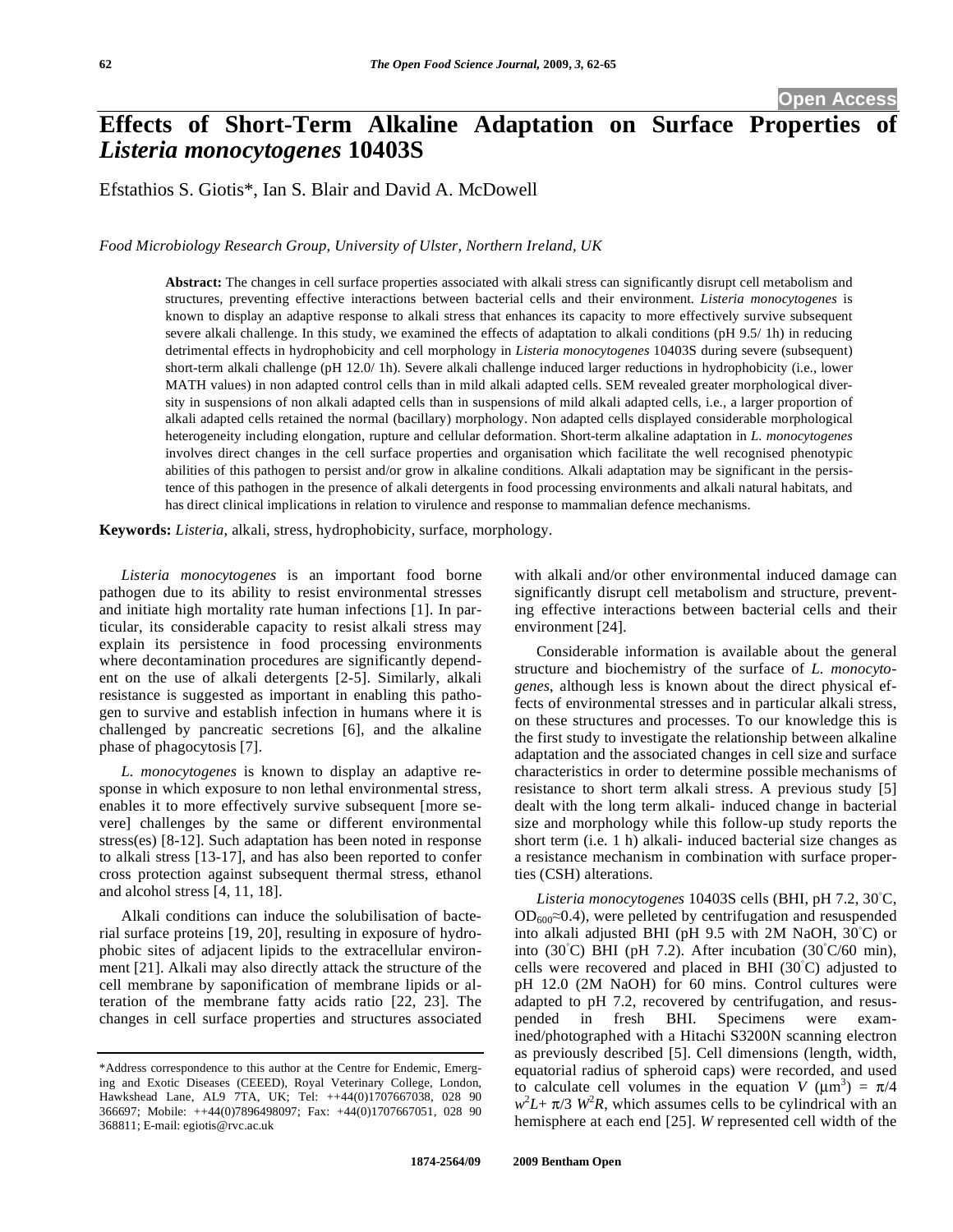central part of the cylindrical cell, *L* represents cell length of the central part of the cell, and *R* represents equatorial radius of spheroid caps [26]. Surface hydrophobicity was measured by a modification of the microbial adhesion to hydrocarbons (MATH) assay [27, 28]. Alkali challenged cells recovered from BHI (pH 12.0), and control cells recovered from BHI (pH 7.2) were resuspended in 1.2 ml of PBS (pH 7.4) to absorbance values between  $0.9-1.0$  [ $\lambda=400$  nm], and vortex mixed with 100 ul *p*-xylene (Sigma) for 120 secs. The absorbance at 400 nm was estimated using a UV/Vis spectrophotometer (Shimatzu UV-1201), and the percentage adherence to *p*-xylene was calculated as  $(abs_1-abs_2)/abs_1 \times 100$ , where  $abs<sub>1</sub>$  is the absorbance of the initial bacterial suspension and  $abs<sub>2</sub>$  is the absorbance of the aqueous phase. Experiments were done in triplicate.

## **EFFECT OF PH ON CELL MORPHOLOGY**

Control (pH 7.2) cultures displayed little or no morphological heterogeneity after the growth, centrifugal recovery, and PBS washing processes. However, alkali challenged (pH 12.0) (adapted and non adapted) cultures exhibited considerable morphological heterogeneity, including ruptured, deformed, wrinkled and/or elongated cells in comparisons with control cultures (Fig. **1**). There was a significant difference  $(P=0.005)$  between the mean cell volume of alkali challenged (pH 12.0) non adapted cultures, and the mean cell volumes of control (pH 7.2) populations. There was no significant difference between the mean cell volume of alkali challenged (pH 12.0) adapted cultures, and control (pH 7.2) populations (Table **1**).

The results obtained in this study confirmed that pH 12.0 presented a very hostile environment to *L. monocytogenes*. SEM analysis revealed that alkali stress induced significant diversification of cell morphologies including cell deformation and elongation. This is in agreement with a previous SEM study of *Listeria monocytogenes* subjected to extreme (pH 12.0) alkali conditions [5]. Another study also reported distinct clear and dark zones in *Listeria* cells and a bulging cytoplasmic membrane against the cell wall [22]. The extent of the disruption observed in these studies provide some indication of the extent of physical disruption which underlies previous reports of severe and abrupt cessation and/or dysfunctions of cell division under high pH conditions, as previously discussed in the proposed bacterial suicidal response hypothesis [29]. The elongated forms of *Listeria* cells observed in this study have also been previously reported [5].

The scale of the above changes occurred to different extents in adapted and nonadapted populations of *L. monocytogenes.* Alkaline adapted cells did not significantly change their mean cell volumes during exposure to pH 12.0 for 60 mins, but under the same conditions non adapted cells showed a significant reduction in mean cell volume. Similarly, adapted populations displayed less diversity of cell shape during severe short-term alkaline challenge.

Alkali conditions similar to the conditions examined in this study are commonly found in food industry environments and in the human gastrointestinal system. Thus, further work should be undertaken to estimate the extent of morphological changes in the global stress modification of *L. monocytogenes.*

# **EFFECT OF PH ON CELL SURFACE HYDROPHO-BICITY**

Cell surface hydrophobicity (CSH) values for cultures adapted/or not adapted at pH 9.5 are presented in Table **1**. Cells from alkaline challenged (pH 12.0) cultures (adapted and not adapted) had significantly (*P*<0.05) lower MATH scores than cells from control (pH 7.0) cultures. The average MATH scores of cells from adapted cultures were significantly higher than the MATH scores of cells from non adapted cultures, suggesting less disruption of normal hydrophobicity status in adapted cells.

This study noted that short term severe alkaline stress led to significant reductions in cell surface hydrophobicity in *L. monocytogenes*. This study is the first to report the semi protective effects of short alkali adaptation in limiting the impact of severe alkali challenge on cell hydrophobicity. This suggests that the process of adaptation to mild alkali stress involves direct physical and/or chemical changes which limit



**Fig. (1).** Electron micrographs of non alkali adapted (pH 7.2) and alkali adapted (pH 9.5) *L. monocytogenes* after alkali challenge (pH 12.0/1 hr) (Bar =5 m). **A**: Control cells (pH 7.2/ pH 7.2), **B**: Non alkali adapted cells (pH 7.2/ pH 12.0) (Arrow indicates cell rupture), **C**: Alkali adapted cells (pH 9.5/ pH 12.0) (Arrow indicates elongated cell).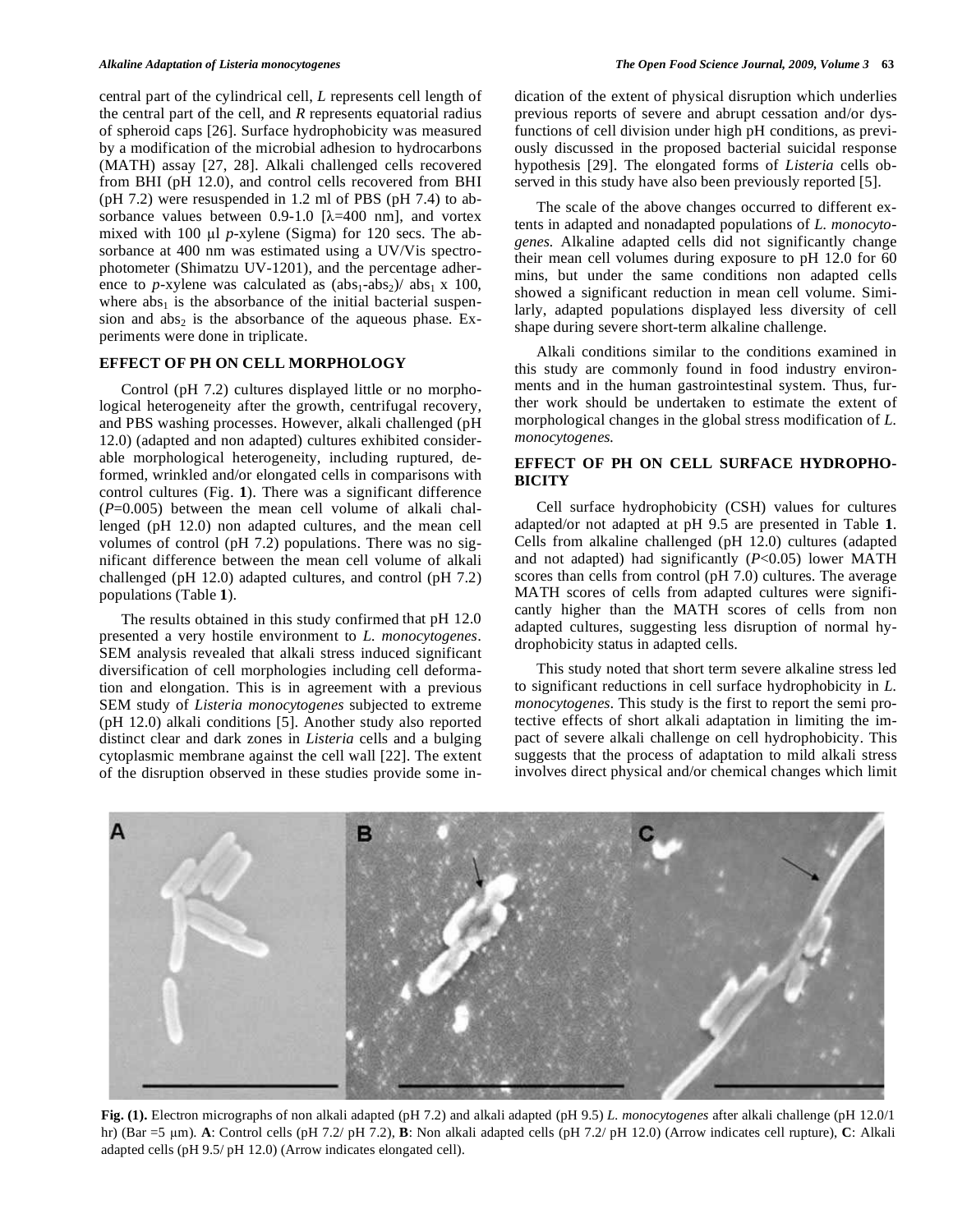| <b>Population (Treatments)</b>  | Length          | Width           | <b>Spherical Cap Radius</b> | Volume          | $%$ Adherence to p-xylene |
|---------------------------------|-----------------|-----------------|-----------------------------|-----------------|---------------------------|
| Control<br>(pH 7.2/pH 7.2)      | $1.65 \pm 0.03$ | $0.42 + 0.05$   | $0.19 \pm 0.04$             | $0.26 \pm 0.07$ | $23.08 + 2.25$            |
| Non Adapted<br>(pH 7.2/pH 12.0) | $1.49 \pm 0.05$ | $0.38 \pm 0.07$ | $0.18 \pm 0.07$             | $0.19 + 0.02$   | $5.29 + 0.97$             |
| Adapted<br>(pH 9.5/pH 12.0)     | $1.62 \pm 0.06$ | $0.40 \pm 0.04$ | $0.19 \pm 0.06$             | $0.24 \pm 0.05$ | $10.17 \pm 1.47$          |

**Table 1. Mean Cell Sizes and Surface Hydrophobicity Values of** *L. monocytogenes* **Populations After Alkali Challenge (pH 12.0/1 h)** 

\*Values represent the means ± S.D. of three separate experiments.

the impact of subsequent severe alkali challenge on those components of the cell surface which contribute to cell surface hydrophobicity.

Higher CSH values have been correlated with enhanced adherence to host epithelial cells [30] and effective formation of biofilms [31]. Therefore, the impact of adaptation in limiting the extent by which alkali challenge may reduce CSH values may indicate a broader protective effect of adaptation in limiting cell surface disruption and/or maintaining a wider range of such cell surface activities. However, it is important to note that the significant surface components which contribute to CSH in *Listeria* are different from the types of surface of components which dictate CSH values in Gram-negative bacteria CSH values that are principally dictated by polysaccharides or (glyco-) proteinaceous material [32]. In *Listeria*, such materials are very limited or completely absent, and stress related changes in CSH in this organism involve changes in teichoic acids and/or peptidoglycans [33]. Interestingly, alterations in teichoic acids have also been reported to contribute to the alkaline tolerance of species of *Bacillus* [34].

Further work is needed to characterise the changes that take place on the cell surface of *Listeria* under alkali stress in order to better understand the impact of alkali stress, and the adaptive response of this pathogen to such stress, in attachment, persistence, and virulence.

### **ACKNOWLEDGEMENTS**

The authors are very grateful to the Northern Ireland Biomedical Engineering Centre (NIBEC) for the use of microscopy facilities. The authors would particularly like to thank Drs Don Saville and Patrick Lemoine for their technical advice and practical assistance. Efstathios Giotis is supported by a University of Ulster Vice-Chancellor Research Scholarship.

#### **REFERENCES**

- [1] Farber JM, Peterkin PI. *Listeria monocytogenes*, a foodborne pathogen. Microbiol Rev 1991; 55: 476-511.
- [2] Taormina PJ, Beuchat LR. Survival and growth of alkali-stressed *Listeria monocytogenes* on beef frankfurters and thermotolerance in frankfurter exudates. J Food Prot 2002; 65: 291-8.
- [3] Taormina PJ, Beuchat LR. Survival of *Listeria monocytogenes* in commercial food-processing equipment cleaning solutions and subsequent sensitivity to sanitizers and heat. J Appl Microbiol 2002; 92: 71-80.
- [4] Taormina PJ, Beuchat LR. Survival and heat resistance of *Listeria monocytogenes* after exposure to alkali and chlorine. Appl Environ Microbiol 2001; 67: 2555-63.
- [5] Giotis ES, Blair IS, McDowell DA. Morphological changes in *Listeria monocytogenes* subjected to sublethal alkaline stress. Int J Food Microbiol 2008; 120: 250-8.
- [6] Giannell RA, Broitman SA, Zamcheck N. Influence of gastric acidity on bacterial and parasitic enteric infections - perspective. Ann Int Med 1973; 78: 271-6.
- [7] Segal AW, Geisow M, Garcia R, Harper A, Miller R. The respiratory burst of phagocytic cells is associated with a rise in vacuolar pH. Nature 1981; 290: 406-9.
- [8] Beales N. Adaptation of microorganisms to cold temperatures, weak acid preservatives, low pH, and osmotic stress: a review. Compr Rev Food Sci Food Saf 2004; 3: 1-20.
- [9] Hill C, Cotter PD, Sleator RD, Gahan CGM. Bacterial stress response in *Listeria monocytogenes*: jumping the hurdles imposed by minimal processing. Int Dairy J 2002; 12: 273-83.
- [10] Lou Y, Yousef AE. Adaptation to sublethal environmental stresses protects *Listeria monocytogenes* against lethal preservation factors. Appl Environ Microbiol 1997; 63: 1252-5.
- [11] Giotis ES, Mudcharee J, Wilkinson BJ, Blair IS and McDowell DA. Role of sigB factor in the Alkaline Tolerance Response (AlTR) of *Listeria monocytogenes* 10403S and cross protection to subsequent ethanol and osmotic stress. J Food Prot 2008; 71: 1481- 1485
- [12] Giotis ES. The Adaptive Alkali-Tolerance Response in *Listeria monocytogenes*. Newtonabbey: University of Ulster 2006.
- [13] Vasseur C, Rigaud N, Hebraud M, Labadie J. Combined effects of NaCl, NaOH, and biocides (monolaurin or lauric acid) on inactivation of *Listeria monocytogenes* and *Pseudomonas* spp. J Food Prot 2001; 64: 1442-5.
- [14] Vasseur C, Baverel L, Hebraud M, Labadie J. Effect of osmotic, alkaline, acid or thermal stresses on the growth and inhibition of *Listeria monocytogenes*. J Appl Microbiol 1999; 86: 469-76.
- [15] Cheroutre-Vialette M, Lebert I, Hebraud M, Labadie JC, Lebert A. Effects of pH or aw stress on growth of *Listeria monocytogenes*. Int J Food Microbiol 1998; 42: 71-7.
- [16] Palumbo MS, Beers SM, Bhaduri S, Palumbo SA. Thermal resistance of *Listeria monocytogenes* and *Salmonella* spp in liquid egg white. J Food Prot 1996; 59: 1182-6.
- [17] Laird JM, Bartlett FM, McKellar RC. Survival of *Listeria monocytogenes i*n egg washwater. Int J Food Microbiol 1991; 12: 115-22.
- [18] Giotis ES, Muthaiyan A, Blair IS, Wilkinson BJ and McDowell DA. Genomic and proteomic analysis of the Alkali-Tolerance Response (AlTR) in *Listeria monocytogenes* 10403S. BMC Microbiol 2008; 8: 102.
- [19] Labbe RG, Reich RR, Duncan CL. Alteration in ultrastructure and germination of *Clostridium perfringens* Type-A spores following extraction of spore coats. Can J Microbiol 1978; 24: 1526-36.
- [20] Duncan CL, Reich RR, Labbe RG. Germination of heat altered and alkali altered spores of *Clostridium perfringens* type altered by Lysozyme and an initiation protein. J Bacteriol 1972; 109: 550- 559.
- [21] Jacobsohn MK, Lehman MM, Jacobsohn GM. Cell membranes and multilamellar vesicles - influence of pH on solvent induced damage. Lipids 1992; 27: 694-700.
- [22] Mendonca AF, Amoroso TL, Knabel SJ. Destruction of Gram negative foodborne pathogens by high pH involves disruption of the cytoplasmic membrane. Appl Environ Microbiol 1994; 60: 4009-14.